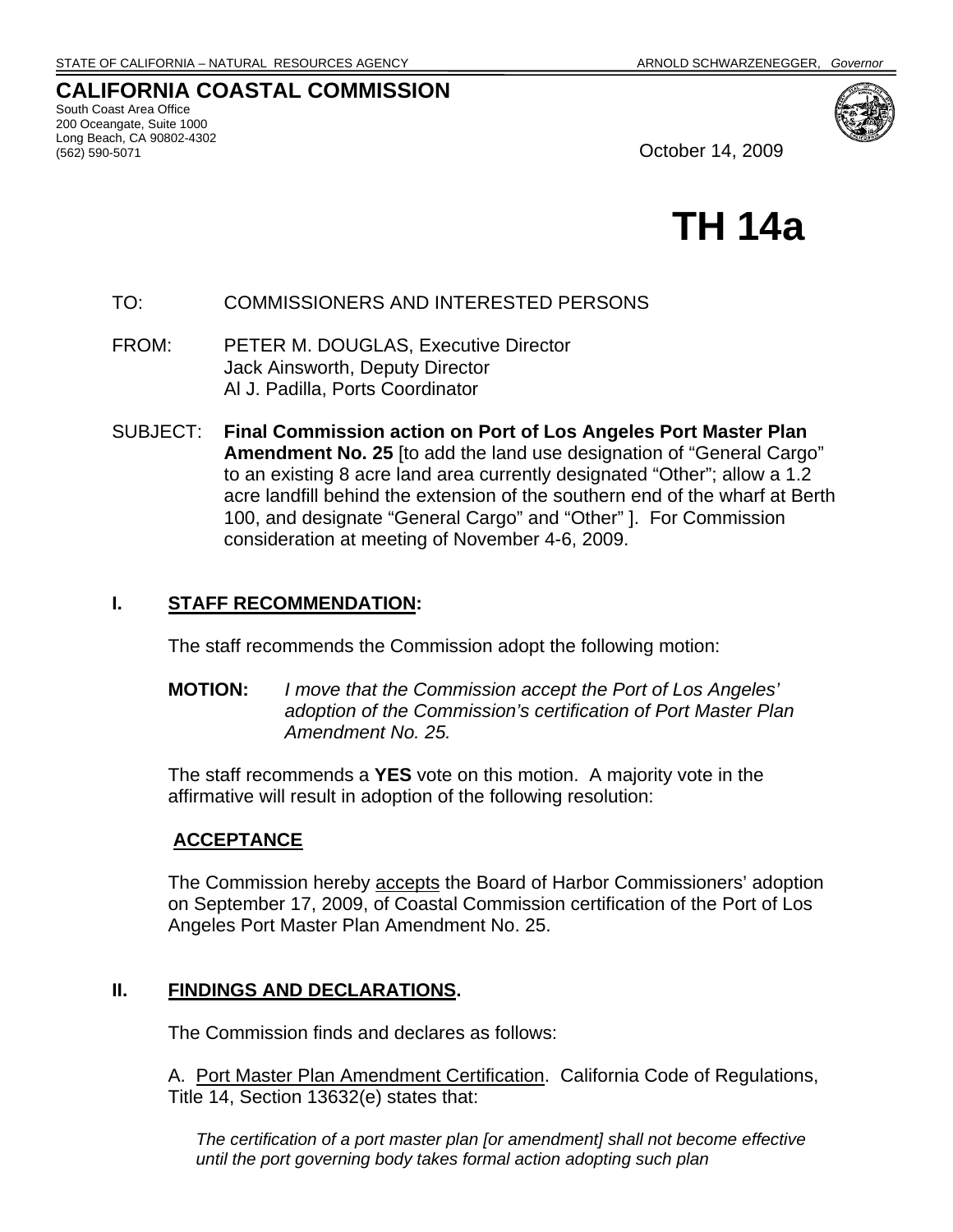PMPA No. 25 Final Commission Action October 14, 2009 Page 2

> *[amendment] as certified by the commission and the commission has received notice of such action, including the final EIR adopted for such action and the commission has accepted the formal action as consistent with its certification.*

On September 9, 2009, the Commission certified the Port of Los Angeles Port Master Plan Amendment No. 25. On September 17, 2009, the Board of Harbor Commissioners of the Port of Los Angeles adopted the Commission's certification of plan Amendment No. 25. Therefore, the Commission staff recommends that the Commission accept the Board's September 17, 2009 action.

Attachment: Port of Los Angeles Board of Harbor Commissioner's resolution for the adoption of the Coastal Commission's certification of Port Master Plan Amendment No. 25.

H:POLA PMPA25 FINALCOM.ACT.doc